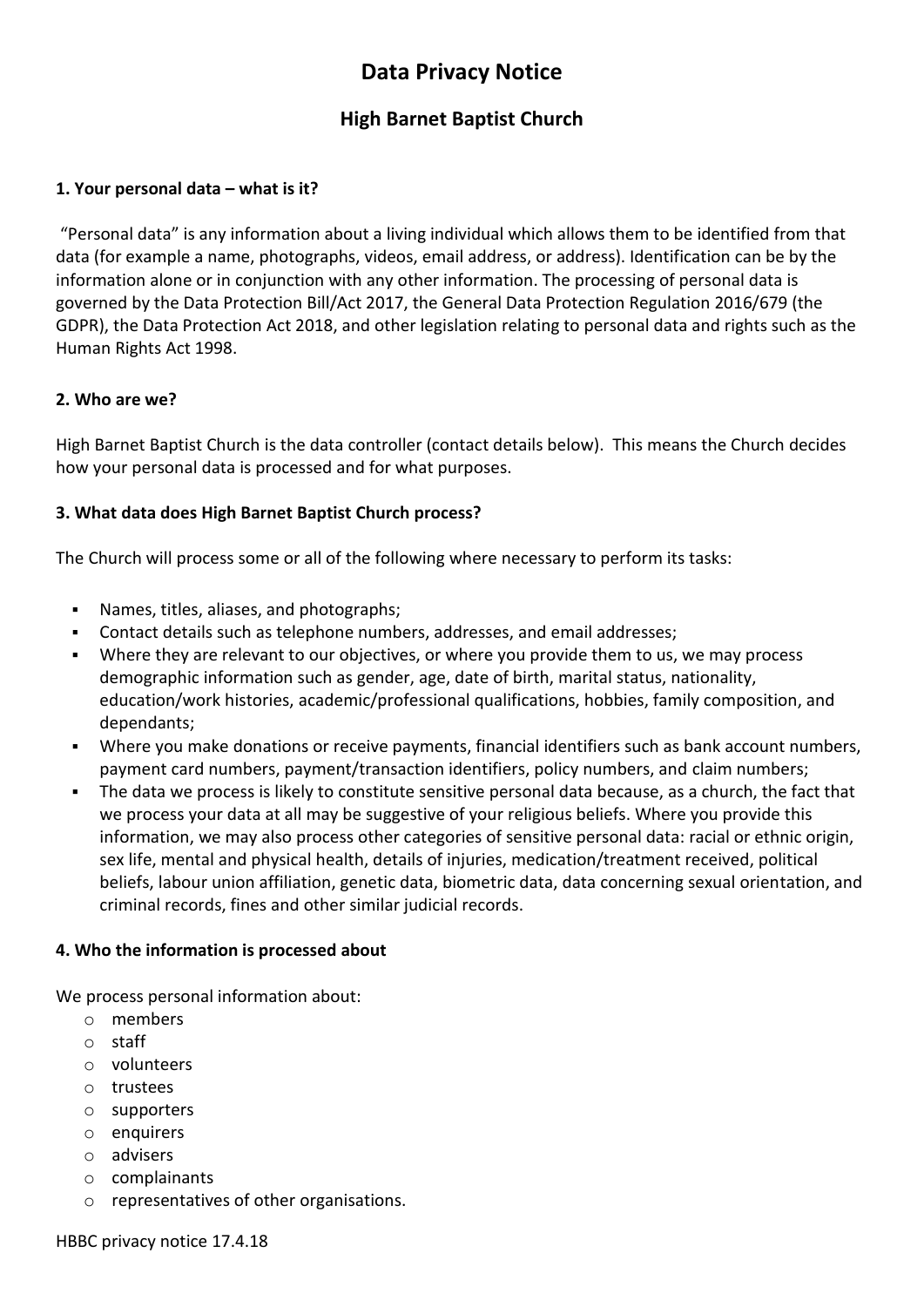## **5. How do we process your personal data?**

The Church complies with its obligations under the GDPR by keeping personal data up to date; by storing and destroying it securely; by not collecting or retaining excessive amounts of data; by protecting personal data from loss, misuse, unauthorised access and disclosure; and by ensuring that appropriate technical measures are in place to protect personal data.

We use your personal data for the following purposes:

- o To enable us to provide a voluntary service for the benefit of the public
- o To enable us to meet all legal and statutory obligations
- $\circ$  To carry out comprehensive safeguarding procedures (including due diligence and complaints handling) in accordance with best safeguarding practice from time to time, with the aim of ensuring that all children and adults-at-risk are provided with safe environments
- $\circ$  To minister to you and provide you with pastoral and spiritual care (such as visiting you when you are gravely ill or bereaved) and to organise and perform services for you, such as baptisms, weddings and funerals
- o To deliver the Church's mission to our community, and to carry out any other voluntary or charitable activities for the benefit of the public
- o To administer membership records
- o To fundraise and promote the interests of charities
- o To seek your views or comments
- o To process a grant or application for a role
- o To manage our employees and volunteers
- $\circ$  To maintain our own accounts and records (including the processing of gift aid applications)
- o To inform you of news, events, activities and services running at the Church.

#### **6. What is the legal basis for processing your personal data?**

The Church has conducted a data audit to establish the legal basis for processing your personal data.

Some of our processing is necessary for compliance with a legal obligation, for example keeping marriage registers.

Other data is processed because it is necessary for our legitimate interests. An example of this would be recording decisions at Church Business Meetings.

We may also process data if it is necessary for the performance of a contract such as holding names and bank details to facilitate the payment of monies due.

The Church on occasions will rely on vital interests to process personal data, for example recording incidents in an Accident Book

Religious organisations are also permitted to process information about your religious beliefs to administer membership or contact details.

Where your information is used other than in accordance with one of these legal bases, we will first obtain your consent to that use.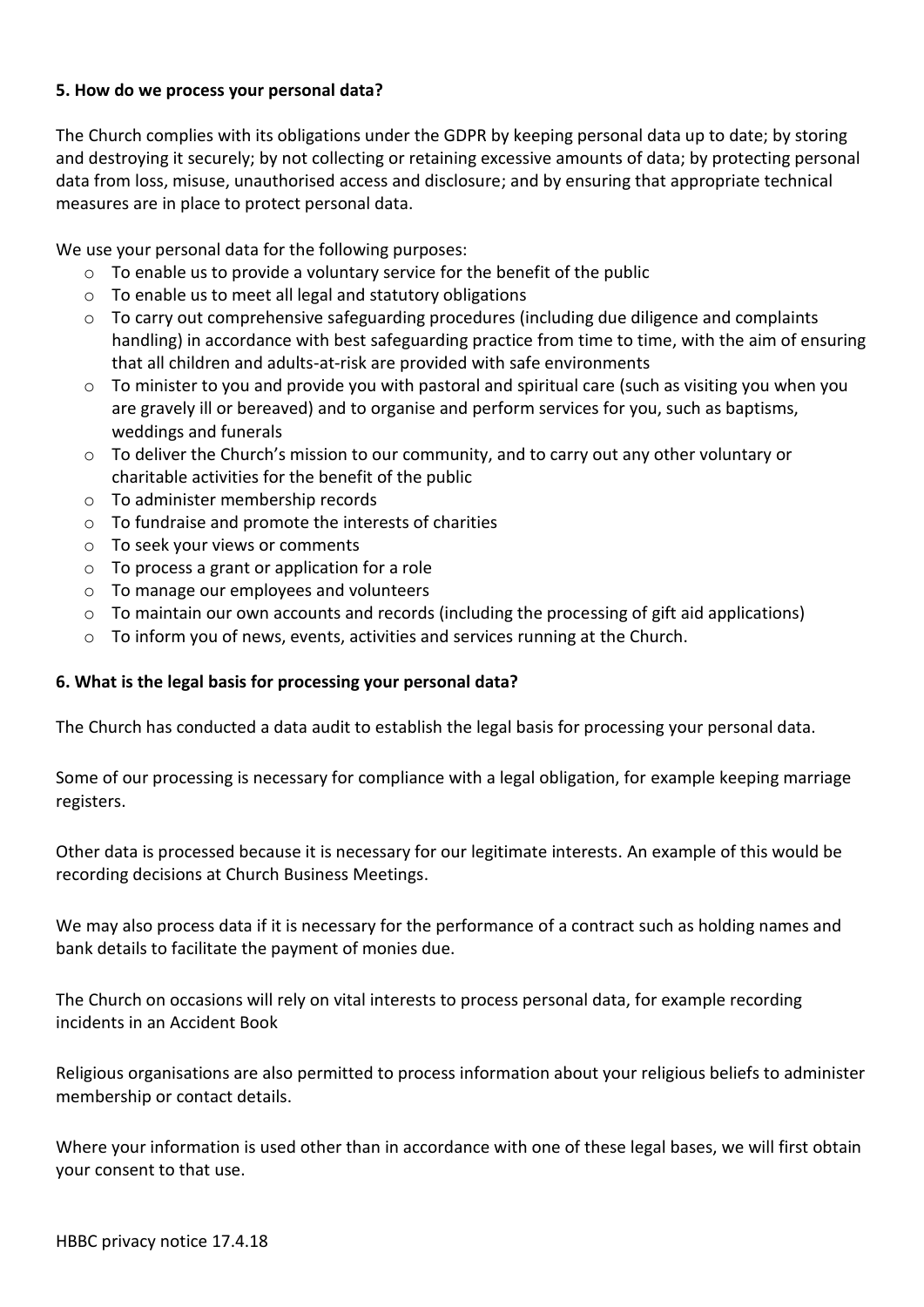## **7. Sharing your personal data**

We sometimes need to share the personal information we process with individuals themselves and also with other organisations. Where this is necessary we are required to comply with all aspects of the Data Protection Act (DPA). What follows is a description of the types of organisations we may need to share some of the personal information we process with for one or more reasons.

Where necessary or required we share information with:

- o Members
- o Family, associates or representatives of the person whose personal data we are processing
- o Employees
- o Current, past and prospective employers
- o Healthcare, social and welfare organisations
- o Educators and examining bodies
- o Financial organisations
- o Employment and recruitment agencies
- o Survey or research organisations
- o Business associates and professional advisers
- o Providers of goods and services
- o Local and central government
- o Other voluntary and charitable organisations.

#### **8. How long we keep your personal data**

The length of time that we will retain your data will vary depending upon the purpose for which it is processed. We will keep some records permanently if we are legally required to do so. We may keep some other records for an extended period of time. For example, it is current best practice to keep financial records for a minimum period of 7 years to support HMRC audits. In general, we will endeavour to keep data only for as long as we need it. This means that we may delete it when it is no longer needed.

Data that is held by us on consent is only kept for as long as we have your consent to process that data.

#### **9. Transfer of data abroad**

Any electronic personal data transferred to countries or territories outside the EU will only be placed on systems complying with measures giving equivalent protection of personal rights either through international agreements or contracts approved by the European Union. Our website is also accessible from overseas so on occasion some personal data (for example in a newsletter) may be accessed from overseas.

#### **10. Your rights and your personal data**

Unless subject to an exemption under the GDPR, you have the following rights with respect to your personal data:

- $\circ$  The right to request a copy of your personal data which the Church holds about you
- o The right to request that the Church corrects any personal data if it is found to be inaccurate or out of date
- $\circ$  The right to request your personal data is erased where it is no longer necessary for the Church to retain such data
- o The right to withdraw your consent to the processing at any time

#### HBBC privacy notice 17.4.18